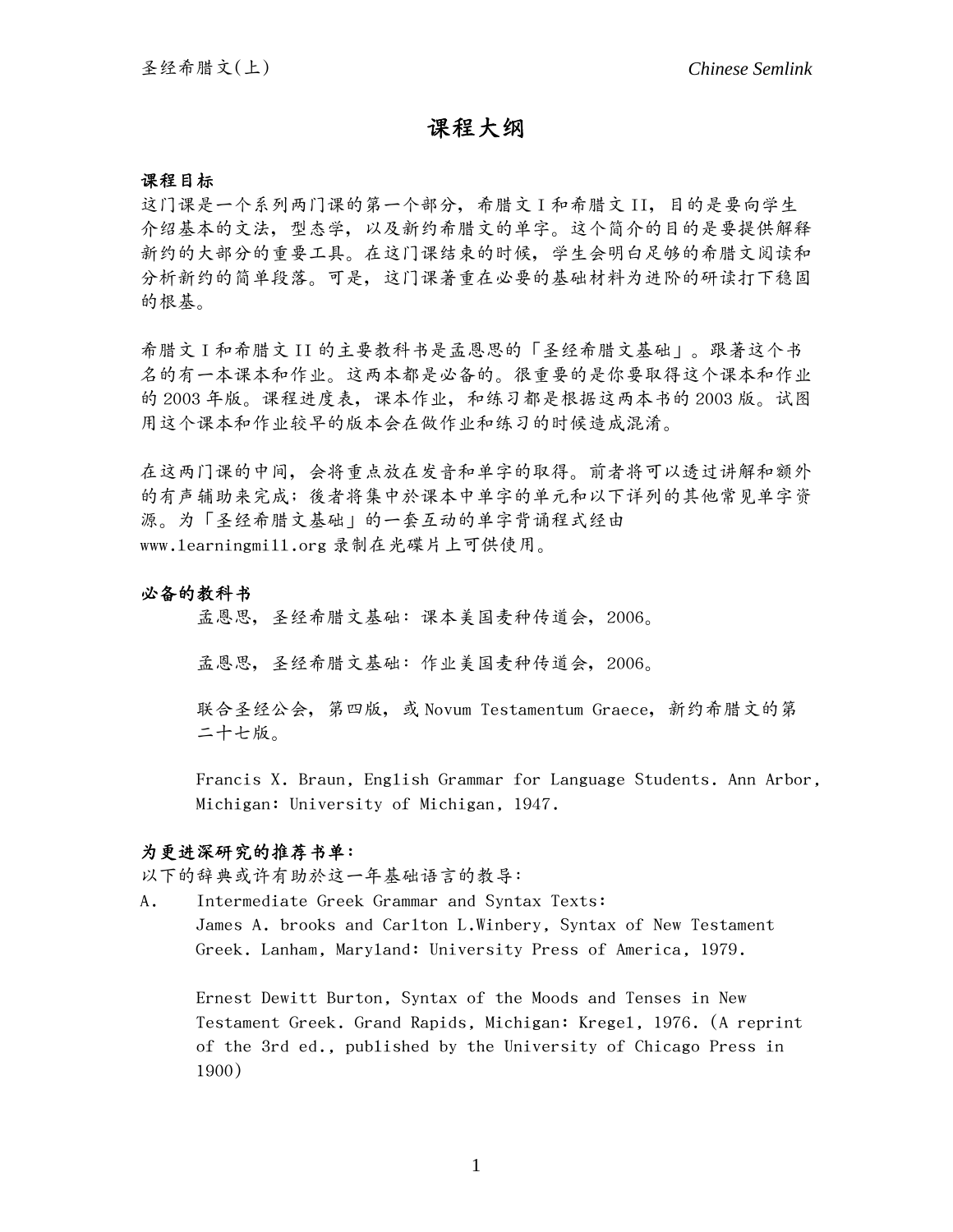H.E. Dana and R. Mantey, A Manual Grammar of the New Testament. New York, New York: Macmillan, 1927.

 William D. Mounce, The Morphology of Biblical Greek. Grand Rapids, Michigan: Zondervan, 1994.

 William B.Wallace, Greek Grammar Beyond the Basics:Am Exegetical Syntax of the New Testament.Grand Rapids, Michigan: Zondervan, 1996. (The best available!)

 Maximilian Zerwick, Biblical Greek.Translated by Joseph Smith. Rome, Italy: EPIB, 1963.

B. The Standard Lexicons: Walter Bauer, A Greek-English Lexicon of the New Testament and Other Early Christian Literature. Revised and edited by Frederick William Danker. Based on previous English editions translated and adapted by W. F. Arndt and W. F. Gingrich, and augmented by F.W. Danker. 3rd ed. Chicago, Illinois: University of Chicago Press, 2000. (The standard lexicon focusing on the NT and its era.)

Henry George Liddell, Robert Scott, et al., A Greek-English Lexicon, 9th ed. Oxford, England: Clarendon Press, 1940. (The standard lexicon for all of Greek, including the classical period.)

#### 課程要求

请注意:这是一门二十周的课程。课程进度表(包括每周作业以及小考和考试)是 涵蓋整整二十週。

一般來說,每週必須是課本的一章。在可容許範圍內的變動下,試著設計一個每週 固定的研讀進度。

## I.指定的閱讀和學習:

随著介绍课堂教科书,很重要的是你要读「圣经希腊文基础」:课本的序,还有 「圣经希腊文基础」:作业的序。这些单元解释课本和作业的编排。这是你需要知 道的资讯,以致於在这门课你可以有效率地使用这些教科书。除此以外,每周你必 须阅读并学习分配到的课本章节。

我们对这门课的目标是完成一至二十一章。每一课会由一段讲解做引导,会集中於 课本的一章或一个单元,从作业做练习,并且经常会有一些补充材料,目的是要复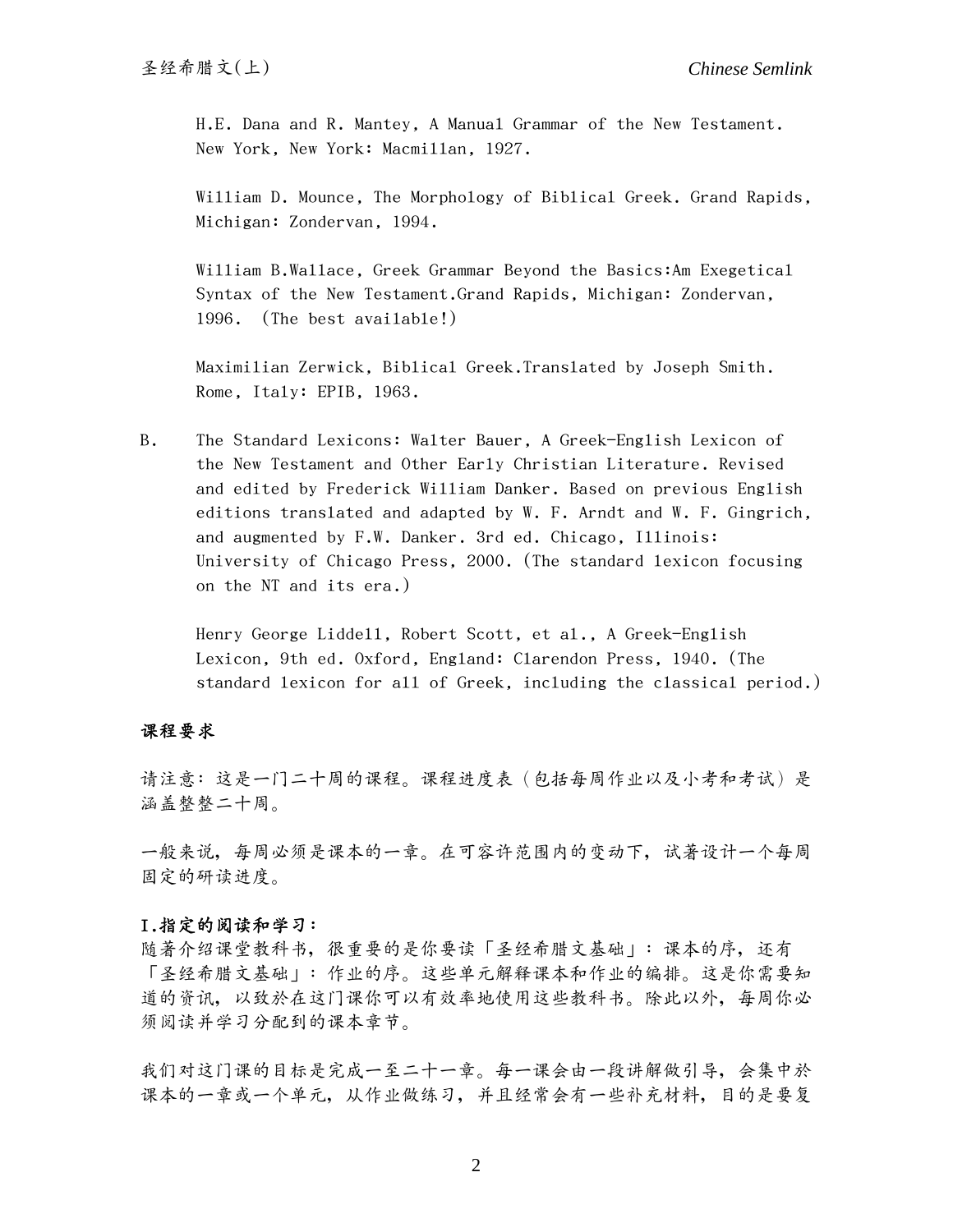習和更多練習你正在學習的文法。在開始下一課之前,你必須要將每一課的內容學 好,包括单字。这门课成功的关键就是简单的一件事:不要落後!每一日都是希腊 日。

## II.記誦之前的單字單元是必要的。

你應當將目標設定為在一週要結束的時候,將該週教到的那一章的單字背熟。多次 的小考和考試只會測驗單字希翻英;也就是說,你不會被要求用希臘文出示單字。 你要勤奮地掌握單字。不要落後!

你也必須按照課程進度表和課本指定的,背誦挑選的詞形變化表

#### III. 完成作业练习和翻译写作作业:

作业练习中奇数的句子翻译必须按每一课完成,还有六个补充的英翻希翻译写作作 业。在每一次考试时,你会被要求确认作业和翻译写作作业是否已经完成。作业和 翻译写作作业不要交给讲师,而是供你个人使用。当然,这是最起码的要求。作业 复习练习不是必要的,却极度推荐,还有每一课其馀的句子。你做的作业愈多,你 就會將內容學得更好!

确认你真的已经掌握所有必要的练习。这意谓著你应当明白字形(拼字),以及在 每一个练习中每一个希腊字的用法。例如,如果一个特定的练习有一个动词,你应 当能提供所有的语法分析资料,包括动词字根。课本特别留意如何指认并分析不同 的动词和非动词形式这类的事。

这样的教导在圣经原文的翻译上特别的重要。有的时候,你或许需要查阅英文的翻 译,可是你明白在每一节中每一个希腊字的用法是很重要的。不要犯下倚赖英文翻 译的错误。这应当是最後的办法,而不是就此一刀两断。

## IV.考試和小考:

在这门堂将会有十次必要的小考,和三次必要的考试。虽然小考和考试集中於特定 的篇章,但是它们总是累计的,包括单字!小考将是你自己考,照著在课程进度表 所指定的,并且是自己评分(答案包含在课程资料中),为的是随著课程的进行, 幫助你評估你對內容的掌握度。評分後的小考將跟著三次考試每一次一起交給講師 (小考一至三,由學生事先評分,要跟著第一次考試繳交,小考四至七,自我評 分, 跟著第二次考试, 并且小考八至十, 自我评分, 跟著第三次考试)

所有考試需要的內容都包含在考試本身。不需要也不允許其他的課本或筆記。但 是,你可以帶空白的「草稿紙」供考試時做筆記。前兩次考試的每一次所分配的時 間是一個半(1.5)小時。期末考所分配的時間是三(3)小時。

小考:在每一次小考所涵盖的主题的一份详细的表, 还有一份更详细的小考截止 日期進度表,都可以在課程進度表找到。

3